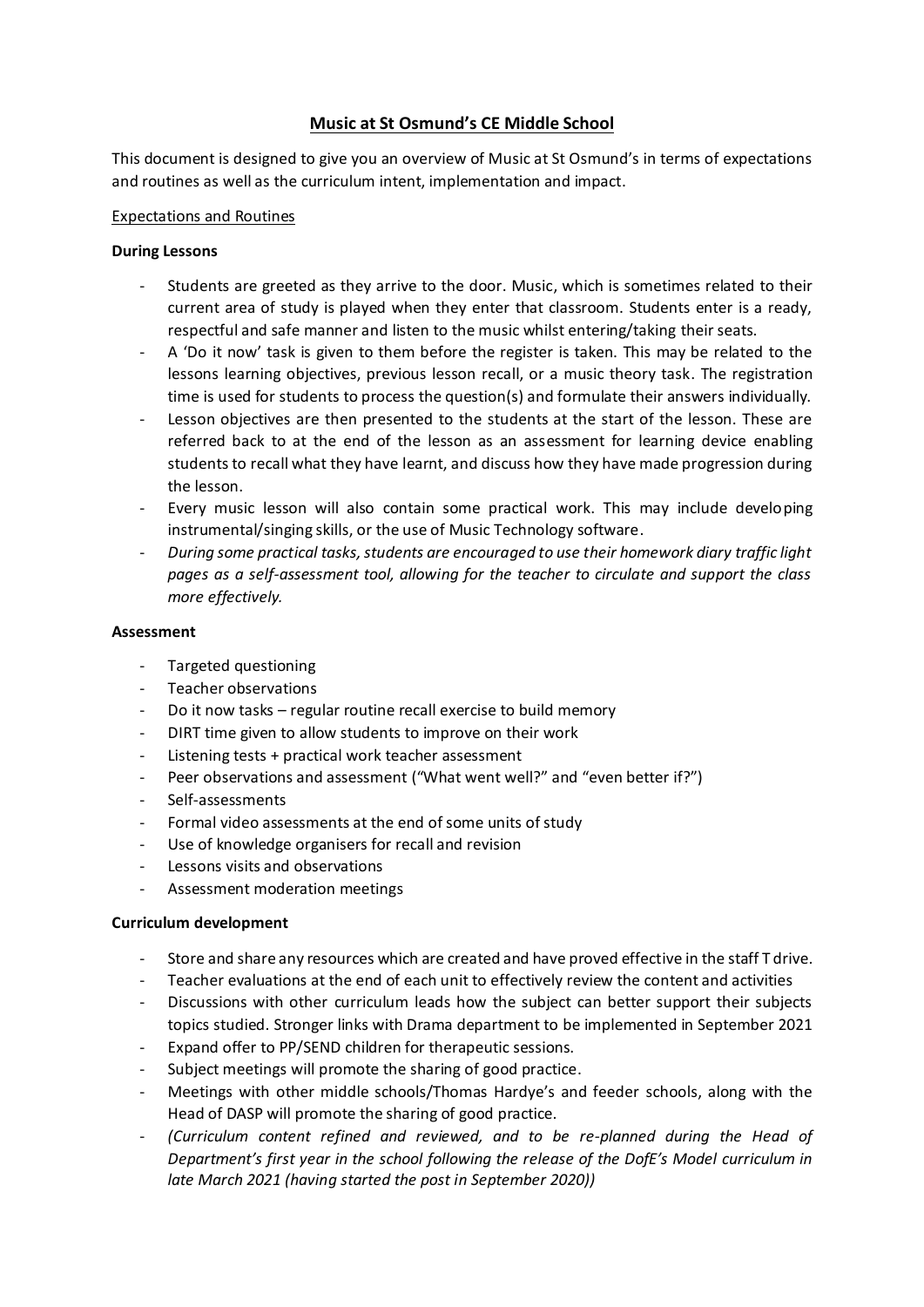#### Curriculum intent

### **Subject design**

The Music department share the vison of engaging pupils in a lifelong love music, promoting music for all. Across both the whole school Music lessons and through extra-curricular activities the aim is to engage and inspire pupils to develop a love of music and their talent as musicians, increase their selfconfidence, creativity and provide them with a sense of musical achievement. The curriculum is scaffolded and knowledge rich, uses high quality and contemporary resources which reflect the ever changing world of Music. Through the Music offering at the school, students continue to develop their individual cultural capital whilst at St Osmund's.

At Key stage 2 pupils are taught to sing and play musically with increasing confidence and control along with developing an understanding of musical composition. Students are taught to play and perform in solo and ensemble contexts, using their voices and playing musical instruments with increasing 'accuracy, fluency, control and expression'. Students will begin to develop their improvisational skills, start listening critically, recall sounds with increasing aural memory, learn to be able to read staff (treble clef) and other musical notations and begin to develop an understanding of the history of music from a wide range of high-quality live and recorded music drawn from different traditions and from great composers and musicians.

At KS3, students continue to listen to, review and evaluate music across a range of historical periods, genres, styles and traditions. They will further develop their use of their voices, to create and compose music on their own and with others. They will also further develop their keyboards, guitar, bass, ukulele and percussion instrumental skills, along with using music technology appropriately in performance and composition. Students will also explore how music is created, produced and communicated, including through the inter-related dimensions: pitch, duration, dynamics, tempo, timbre, texture, structure and appropriate musical notations. This knowledge in the latter builds towards the OCR specification for GCSE Music (delivered at Thomas Hardye School).

#### **Reflecting on school values**

Music at St Osmund's should inspire a life-long appreciation of the art form; developing and nurturing pupil's musicianship. We aim to empower students with knowledge of music from a diverse range of genres and traditions, and strongly promote collaboration and performance opportunities in and outside of music lessons. Units of work, such as group composition tasks promote and further encourage collaboration and celebration of students combined musical achievements.

#### **Progressions through the curriculum**

The curriculum is progressive; concepts, terminology and understanding develops from Key stage 2 to 3. At the time of writing the curriculum is currently being reviewed following the release of the Department of Education's Model Music curriculum in March 2021. This will be to ensure that in the KS2 curriculum fundamental skills and musical knowledge are embedded and can then lead to more advanced performance and compositional techniques at KS3. Through the 4 years, students will also develop their musical vocabulary which sets a strong foundation for being able to accurately interpret and listen/discuss critically to music; an essential skill for success at GCSE level.

The curriculum includes regular opportunities to assess progress through each unit of work, and is designed to recall and build on previous acquired knowledge. Success is a class who engage wholeheartedly in all musical activities, and develop their own individual and group practice routine which can then be transferred to other subjects and wider activities. Moderation in DASP and subject